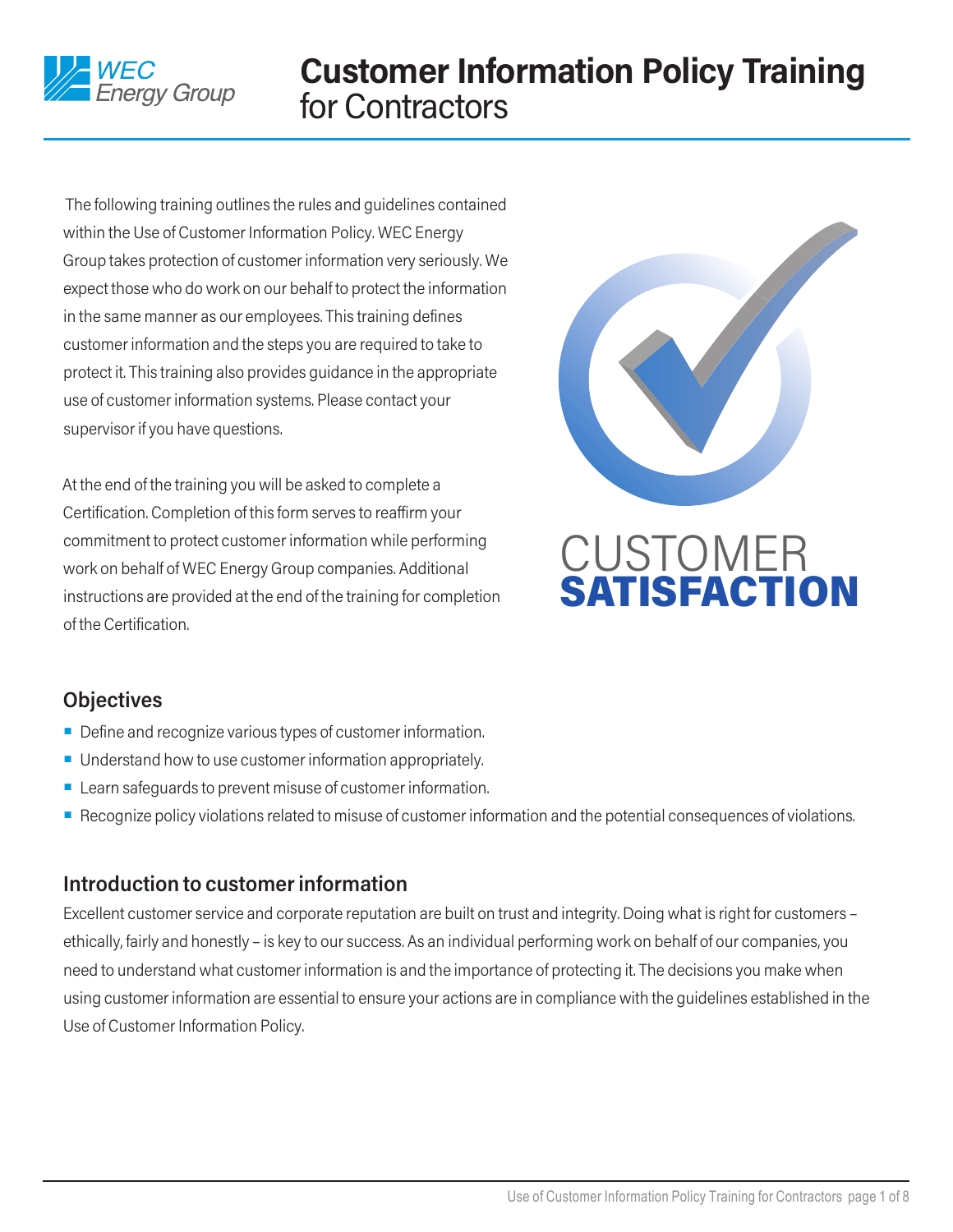

#### **What is customer information?**

Customer information is data or facts known about a person or company that receives energy service or products from WEC Energy Group companies.

Customer information resides in various customer information systems used throughout our companies. The information may also exist in paper format, electronically or viewable on the Internet. This information, whether paper, stored within a system or viewable on the Internet, is confidential and should be used solely for business purposes and not viewed or shared with others for any nonbusiness-related reason.

#### **Examples**

- Name, address, city, state, ZIP code, phone number and email address.
- Social Security number.
- **Employment information.**
- **Other examples:** 
	- Billing or payment information.
	- $\blacksquare$  Credit or medical information.
	- $\blacksquare$  Interactions with customers on the phone or in the field.
	- Printed or electronic material or systems.
	- $^{\circ}$  Customer contact information.

# **Typical sources of customer information**

- Various customer information systems.
- Electronic or paper work or service orders.
- Sketches, reports, work orders, forms, etc.
- $\blacksquare$  Crew location information.
- CDs containing mapping information or construction standards.
- **Conversations or interactions with customers occurring in person, on the phone or through other channels,** including social media sites such as Facebook, Twitter, YouTube, blogs and others.

# **Guidelines to protect customer information**

Our companies strive to deliver excellent customer service, and customer information helps achieve that goal. Customer information:

- $\blacksquare$  Must be protected as restricted and confidential.
- $\blacksquare$  Is a valuable asset; it is not to be traded or sold.

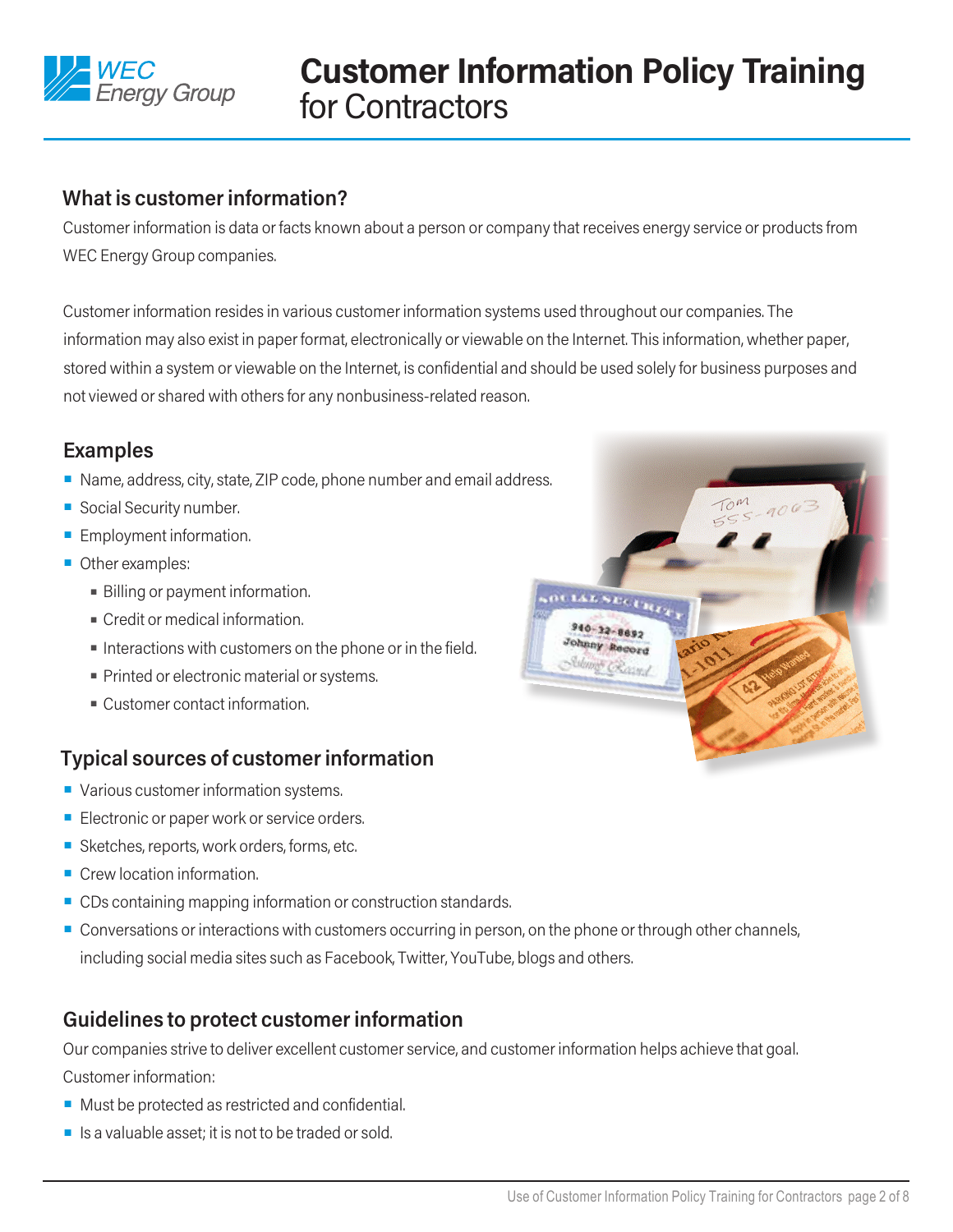

- Should be kept confidential and secure, whether paper or electronic.
- **•** Should be used solely for business purposes and not viewed or shared with others for any other reason. Do not forward confidential information to those not authorized to have the information.
- $\blacksquare$  Should be safely stored and properly handled in the office or in a vehicle.
- Should be placed in confidential bins where available or shredded if disposed.

### **Your role in protecting customer information**

As a representative of WEC Energy Group company, you have access to confidential customer information in your dayto-day work. It is your responsibility to protect and maintain the privacy of customer information regardless of sensitivity level. You should protect this information to prevent inappropriate use. Confidential customer information should only be shared when appropriate and on a need-to-know basis.

# **Performing work on company facilities**

■ As utilities, our businesses requires field work on company facilities or equipment (electric or gas meters, service laterals, etc.). Based on the Performing Work on Facilities Policy, you are prohibited from working on company facilities located on your own property or account, and those of family members, or on their behalf. Additionally, you may not have close friends or family members perform work on your behalf on our facilities.



- **If you receive a work order to perform work on our facilities for your own property or** that of family members, you must call your supervisor.
- **n** In smaller communities served by our companies, you may be acquainted with many customers. Performing work on our facilities for those friends and acquaintances is not a policy violation, provided the work order is generated through formal channels for issuing work orders. Again, if it is a work order for your own property or that of family members, you must call your immediate supervisor.

Examples of formal channels include work orders or requests, typically provided by a work management system; or verbal orders dispatched by authorized personnel ensuring a proper record of the activity.

The only authorized exceptions to this policy are situations where the safety of the public or property is a concern, or at the specific request of public safety officials such as police or fire.

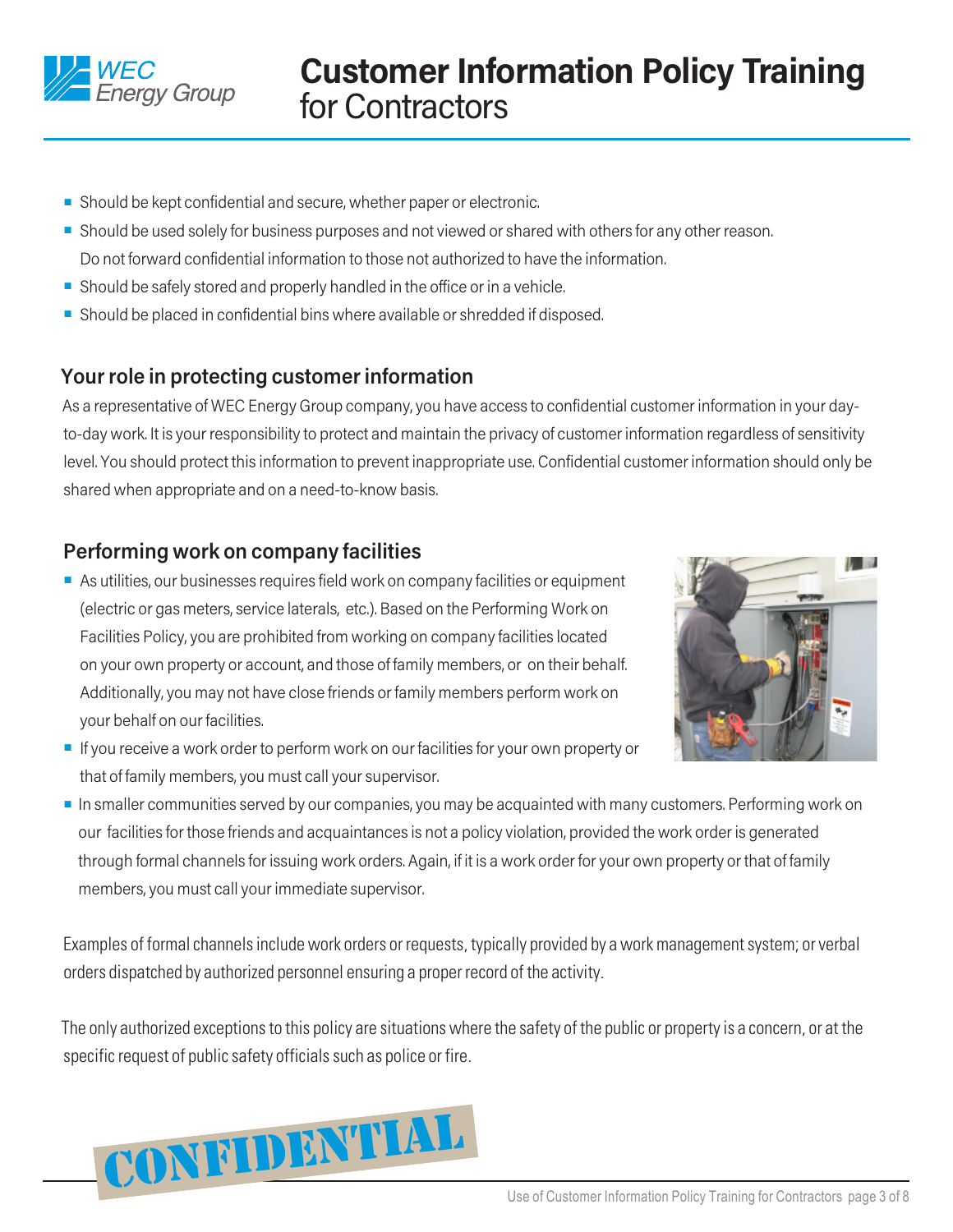

# **Appropriate use and release of information**

- **Assisting customers with questions concerning their energy services account or work performed on their property.**
- $\blacksquare$  Managing the services we provide to our customers.
- nteracting with customers or other contractors performing work at the premises.
- $\blacksquare$  Maintaining records to accurately bill accounts.
- **Release customer information only when the customer authorizes the request to make said information public.**

# **Appropriate releasing of customer information to third parties**

Release customer information to a third party only is appropriate when it is in response to a request from a regulatory or government agency, a subpoena or when a written confidentiality agreement is in place.

We honor requests for the release of customer information to third parties when we receive verbal or written authorization from the customer of record to discuss anything related to their account with a third party.

# **Inappropriate use of customer information**

Using customer information improperly or for personal use directly violates the policy. Some examples include:

- **Looking at records of co-workers, neighbors or prominent community members out of curiosity.**
- Searching for the phone number or address of a friend, relative or acquaintance.
- **EXT** Sharing personal customer information you encounter while performing your day-to-day responsibilities with friends, family, neighbors or relatives.
- **•** Viewing information about properties you own, but where service is in the tenant's name.

# **Safeguarding customer information**

Information does not only reside in electronic systems. Sometimes customer information is printed from electronic systems or viewable on the Internet (e.g., Work Management Online). In everyday work, we may view or put together pictures, sketches, notes, reports, etc. It is critical that customers trust us to keep this information confidential. The appropriate handling of paper, files and orders (by office and field personnel) containing customer information is integral to maintaining customer information privacy.

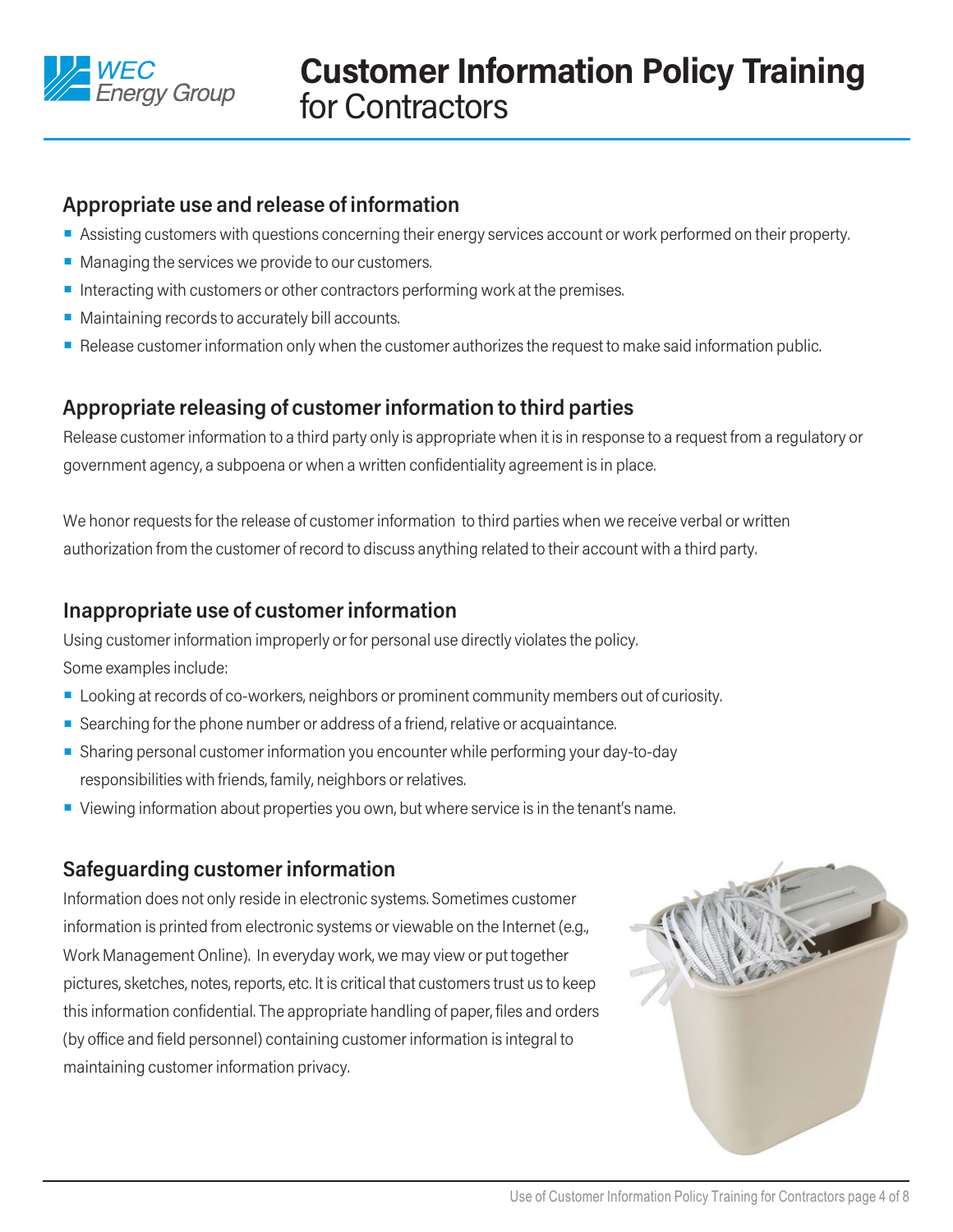

### **Safeguarding customer information on paper**

- $\blacksquare$  Protect confidential information printed from customer information systems or created independently, such as work orders, sketches, spreadsheets, letters, forms, memos, reports, notes, etc.
- Do not leave customer information unattended and available for inappropriate disclosure.
- $\blacksquare$  Properly store customer information in a secure location.
	- <sup>n</sup> In the office this may include a desk drawer, file cabinets, overhead cabinets, file folders, and binders. Lock drawers or cabinets, if possible.
	- $\blacksquare$  In the field, this may include placing information out of view  $-$  in a locked trunk of a vehicle, for example. Lock the vehicle and keep information off the dashboard, seats and floor, where it could be seen.
- $\blacksquare$  Do not disclose internal information without proper authorization.
- <sup>n</sup> When information is shared or mailed, ensure data is secured in a sealed package or envelope.

#### **Safeguarding customer information on your computer**

- **Lock your PC (computer or laptop) every time you leave your workstation or work area. This prevents unauthorized** entry of transactions that would be processed using your ID.
- Never use an authorization (ID or log in name) belonging to someone else, or lend your password to others.
- $\blacksquare$  Change your password frequently.
- **Password protect electronic files containing customer information and only send to recipients authorized** to view the information.

### **Safeguarding customer information (company responsibility)**

We have a responsibility to inform and educate you on protecting customer information, but we also to have appropriate controls in place to ensure compliance. To secure company systems and ensure you are abiding by your work responsibilities, we perform a number of privacy and monitoring procedures. We monitor the use of our customer information systems on a regular basis and conduct random samplings. When there is a suspicion of inappropriate activity, we monitor this as well. Monitoring may include:

- $F$ mail
- $\blacksquare$  Internet activity
- $\blacksquare$  Phone calls

When violations occur, we take appropriate and consistent action.



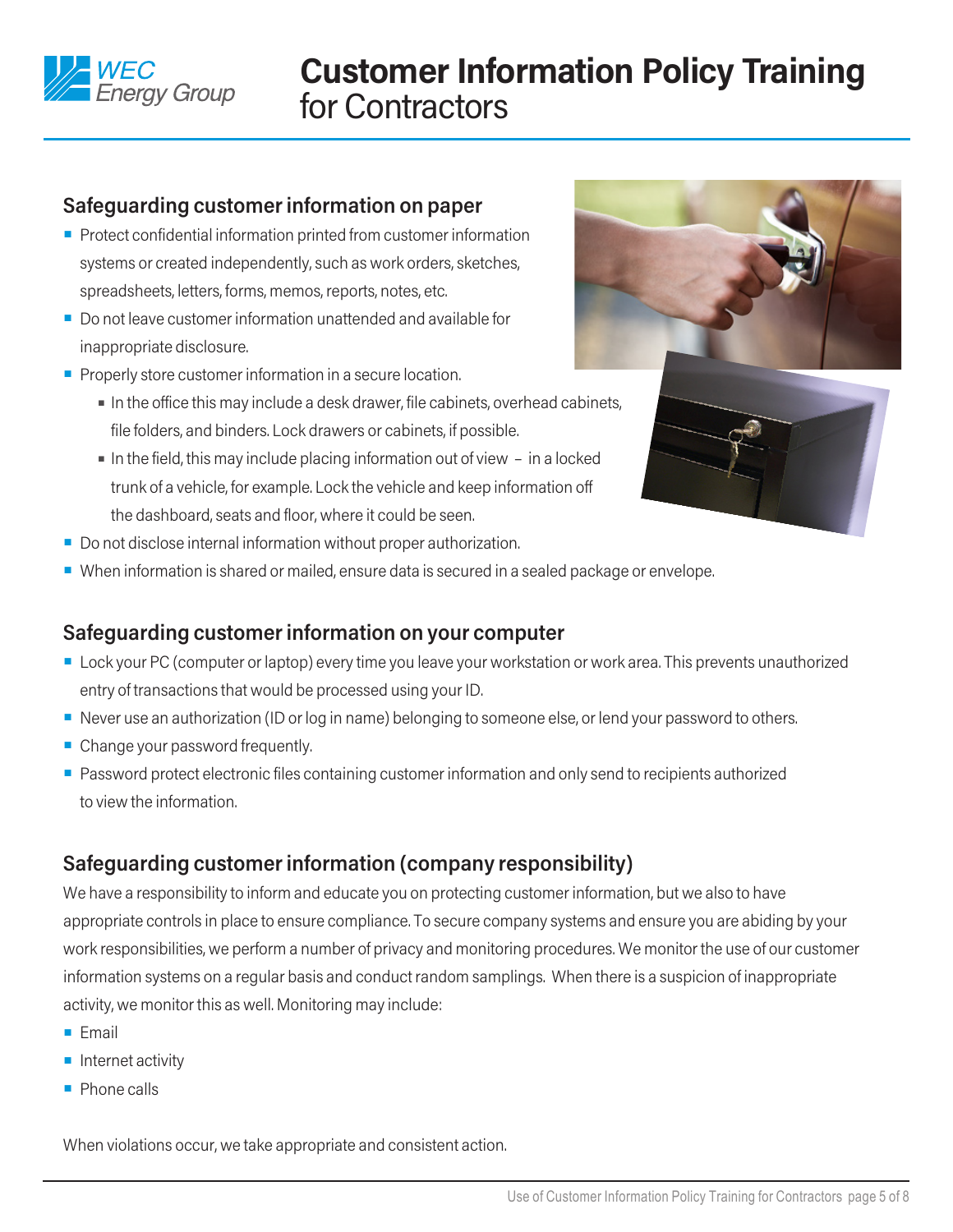

# **Safeguarding customer information that is electronic data**

- $\blacksquare$  If files are saved in a shared network drive:
	- **Determine who will have access for business purposes.**
	- **Establish a password for the file and provide it only to** those authorized.
- Do not save restricted data on removable USB or flash drives.
- $\blacksquare$  Protect customer information wherever the materials are used or reside. This includes protecting materials while in your possession, including an office or vehicle.
- $\blacksquare$  When customer information is sent to a printer, retrieve it immediately or use the Private Print option available on multifunction printers.
- Do not save restricted data to the local hard drive of portable laptop or desktop computers.
	- **Exception: Saving restricted data to the local hard drive is acceptable for laptops that are not connected to the** corporate computing network when in use. The laptop should have local hard drive encryption, which protects customer information if stolen, and is accessed only by those who need to use the locally stored restricted information. Note: This exception does not apply to PCs that normally are connected to the corporate computing network.
- Do not forward confidential data via e-mail as attachments unless it is password protected or encrypted. If this is needed, consult your supervisor.
- $\blacksquare$  If in doubt about who is authorized to receive data, ask your supervisor.

### **Accidental distribution of confidential data**

- **n** If customer data has been misplaced or provided to an unauthorized recipient:
	- **Attempt to retrieve the data immediately.**
	- Notify your supervisor.

### **Compliance is important**

Compliance with the guidelines governing the use of customer information is of

the utmost importance. You should understand what constitutes a violation and the consequences for a violation. Misuse of customer information may lead to the revocation of user privileges which will result in either a discharge or reassignment by your employer. Each situation will be dealt with on an individual basis. Anyone viewing customer information for anything other than a business reason, such as out of curiosity or for some other nonbusiness-related purpose, is violating this policy.

If you have questions concerning your own account with one of our companies or need to make changes, please call the appropriate customer care center for assistance. Viewing information relating to your own account is considered a violation

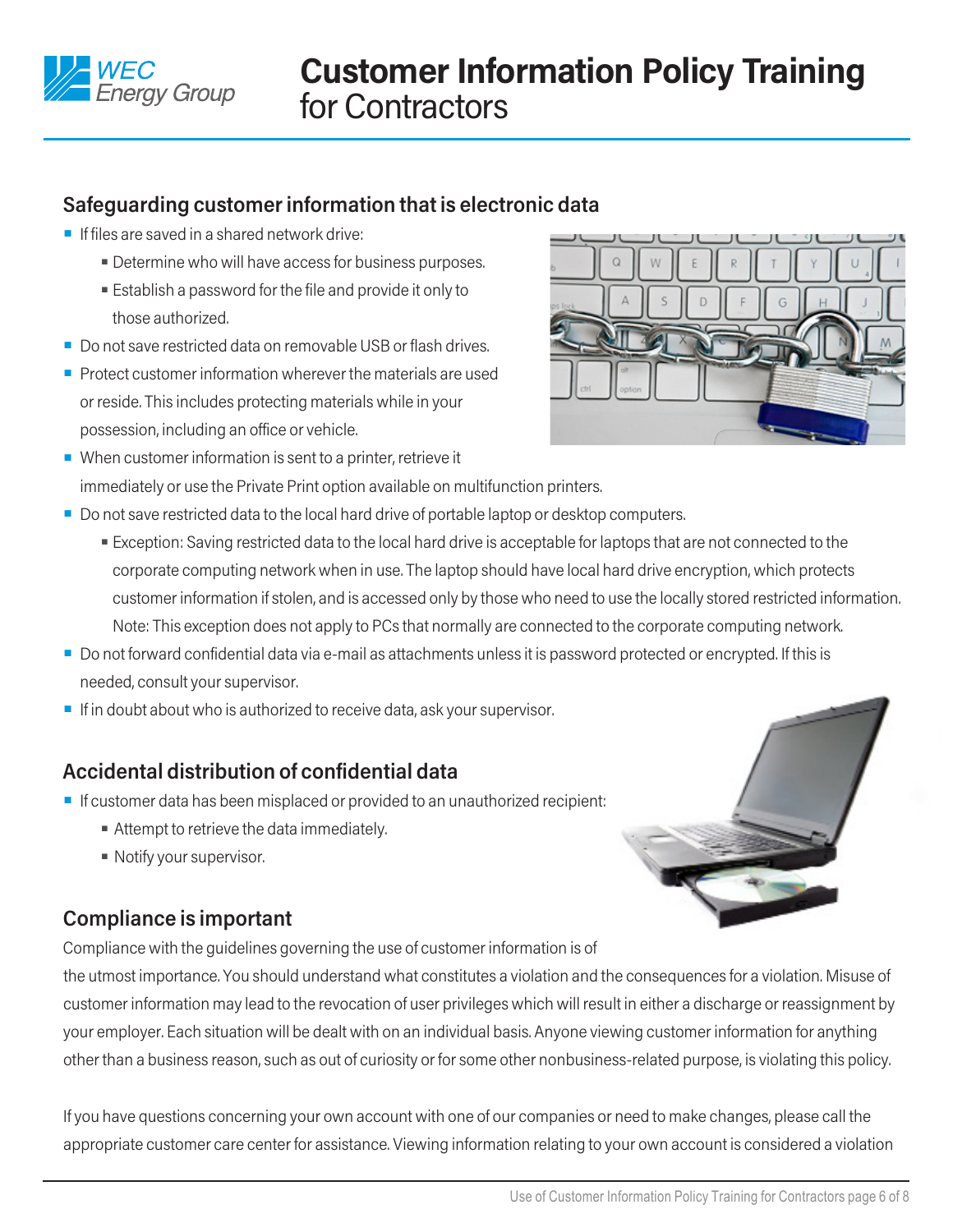

of the Use of Customer Information Policy. It is never appropriate or acceptable to make adjustments to your own account or to a premises you own, such as rental properties.

If you are aware that a breach of a customer's private information has occurred, you must report the matter to your supervisor. Failure to do so is considered a violation of the Use of Customer Information Policy. Violations are taken seriously and will be addressed accordingly.

If you are ever in doubt or have a question about the appropriate use or release of customer information or what can and cannot be shared when speaking and interacting with customers, consult your supervisor.



# **Consequences of violations**

This training presents guidelines to follow. When a violation occurs, we take appropriate and consistent action. Use of these resources in violation of, or inconsistent with, this policy may result in the following action:

- $\blacksquare$  Revocation of user privileges and/or access to customer information systems.
- Surrender of all passwords, files and/or other resources.

Losing your privileges and access to customer information, as a result of a violation, will make you unable to perform your work responsibilities for us. This will lead to either a reassignment or discharge by your employer.

- Certain violations are likely to result in immediate user revocation privileges that may include:
	- Manipulating your own account for personal gain.
	- Using customer information to a customer's detriment.
	- Viewing or surfing of accounts for no business reason.
	- **Releasing customer information inappropriately to a third party.**
	- **Accessing or transmitting customer and company proprietary information other than in the course of** company business.